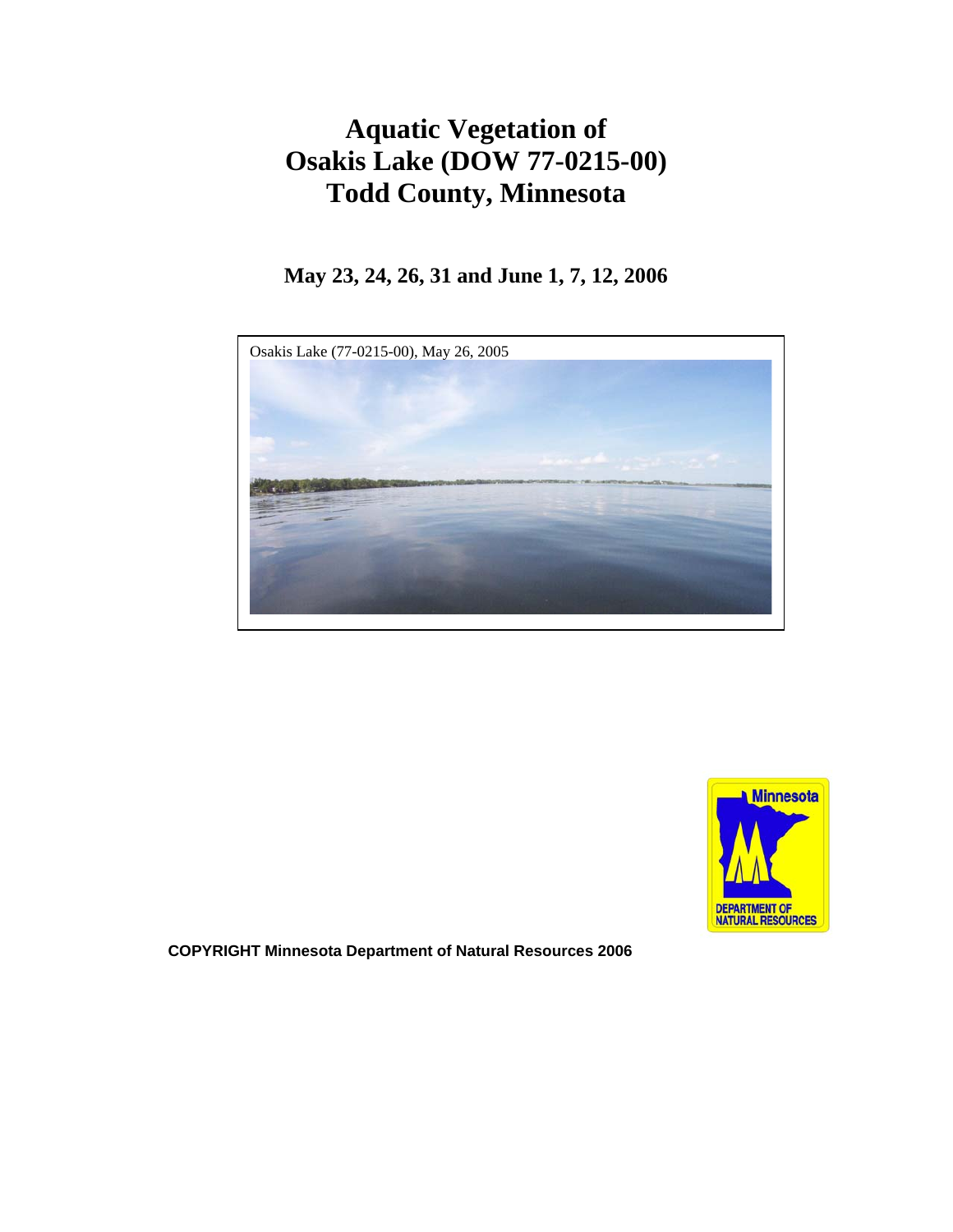**Report by: Donna Perleberg<br>Minnesota Department of Natural Resources**  Division of Ecological Services 1601 Minnesota Dr., Brainerd, MN 56401 Phone: 218.833.8727 Fax: 218.828-6043 Email: [donna.perleberg@dnr.state.mn.us](mailto:donna.perleberg@dnr.state.mn.us)

- **Lake sampling:** Dan Swanson, Jeff Weite, Josh Knopik, Stephanie Loso, Lucas Wandrie, Joe Norman, and Matt Swanson MnDNR Division of Ecological Services, Brainerd
- **Report Review:** Wendy Crowell and Steve Enger, MnDNR Division of Ecological Services Jed Anderson, MnDNR Area Fisheries, Glenwood
- **Funding:** Collection of these data was made possible by support from the Heritage Enhancement Fund.

#### **This report should be cited as:**

Perleberg, D. 2006. Aquatic vegetation of Osakis Lake (DOW 77-0215-00) Todd County, Minnesota, May 23, 24, 26, 31 and June 1, 7, 12, 2006. Minnesota Department of Natural Resources, Ecological Services Division, 1601 Minnesota Dr., Brainerd, MN 56401. 17 pp.

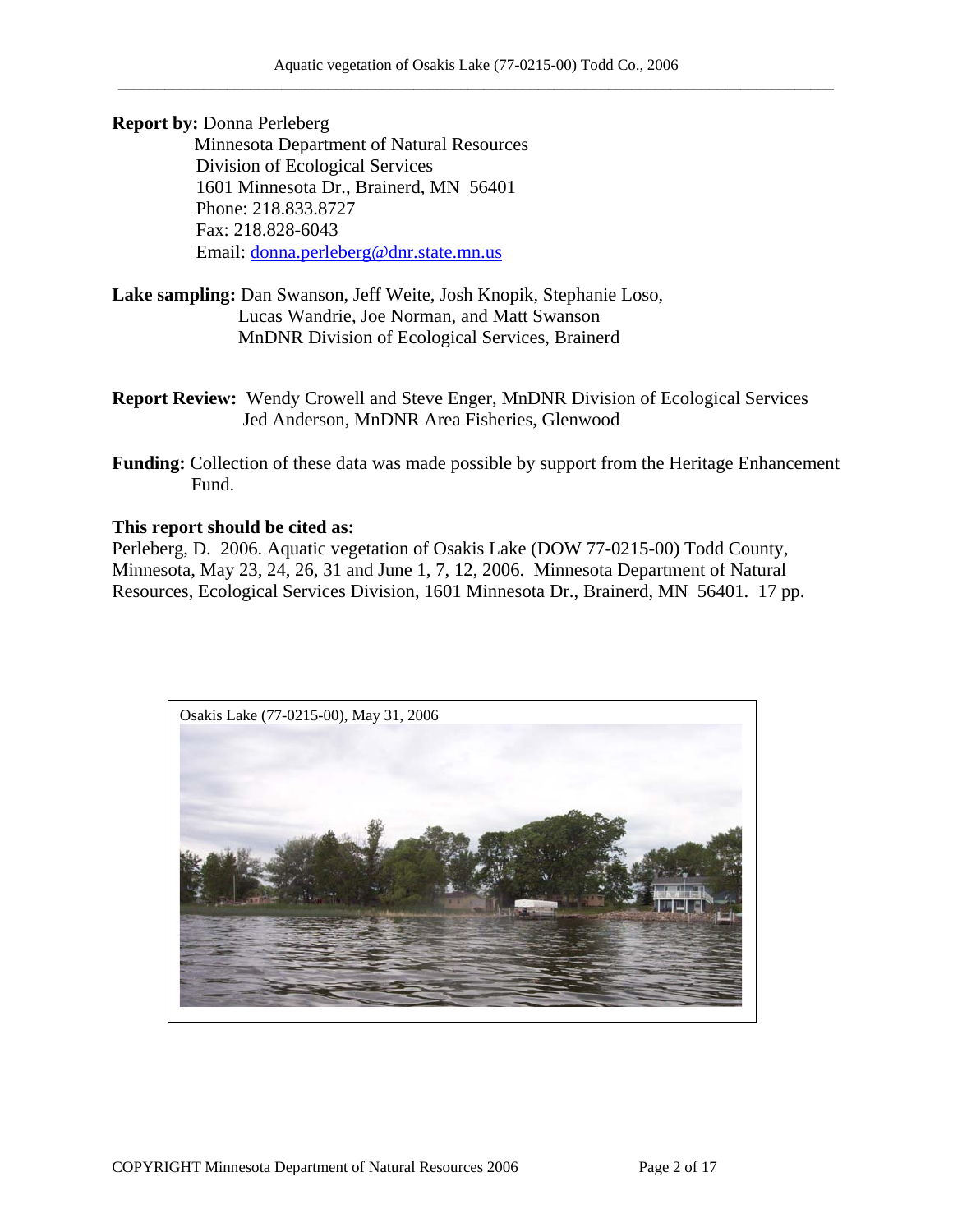# **Summary**

This survey assessed the spring plant community of Osakis Lake (77-0215-00) in Todd County, central Minnesota. The zone from shore to a depth of 20 feet was sampled using a pointintercept, or grid, survey method. Within this area, 77 percent of the sample sites contained vegetation.

The non-native, submerged plant, curly-leaf pondweed (*Potamogeton crispus*) dominated the plant community and was found in 46 percent of the survey sites. Curly-leaf pondweed was most common in water depths of 10 to 15 feet, where it occurred in 72 percent of the survey sites. It was one of the few plant species found in depths greater than nine feet and the only plant found in the 19 to 20 feet depth zone.

Lower mid-summer water clarity in Osakis Lake likely restricts native aquatic plants to shallow water where they can obtain sufficient light. Native plants occurred in 43 percent of the sample sites. Sixteen native plant species were recorded and common species included bulrush (*Scirpus* sp.), star duckweed (*Lemna trisulca*), muskgrass (*Chara* sp.), coontail (*Ceratophyllum demersum*), and northern watermilfoil (*Myriophyllum sibiricum*). A mid-summer survey would be required to adequately assess the native plant community.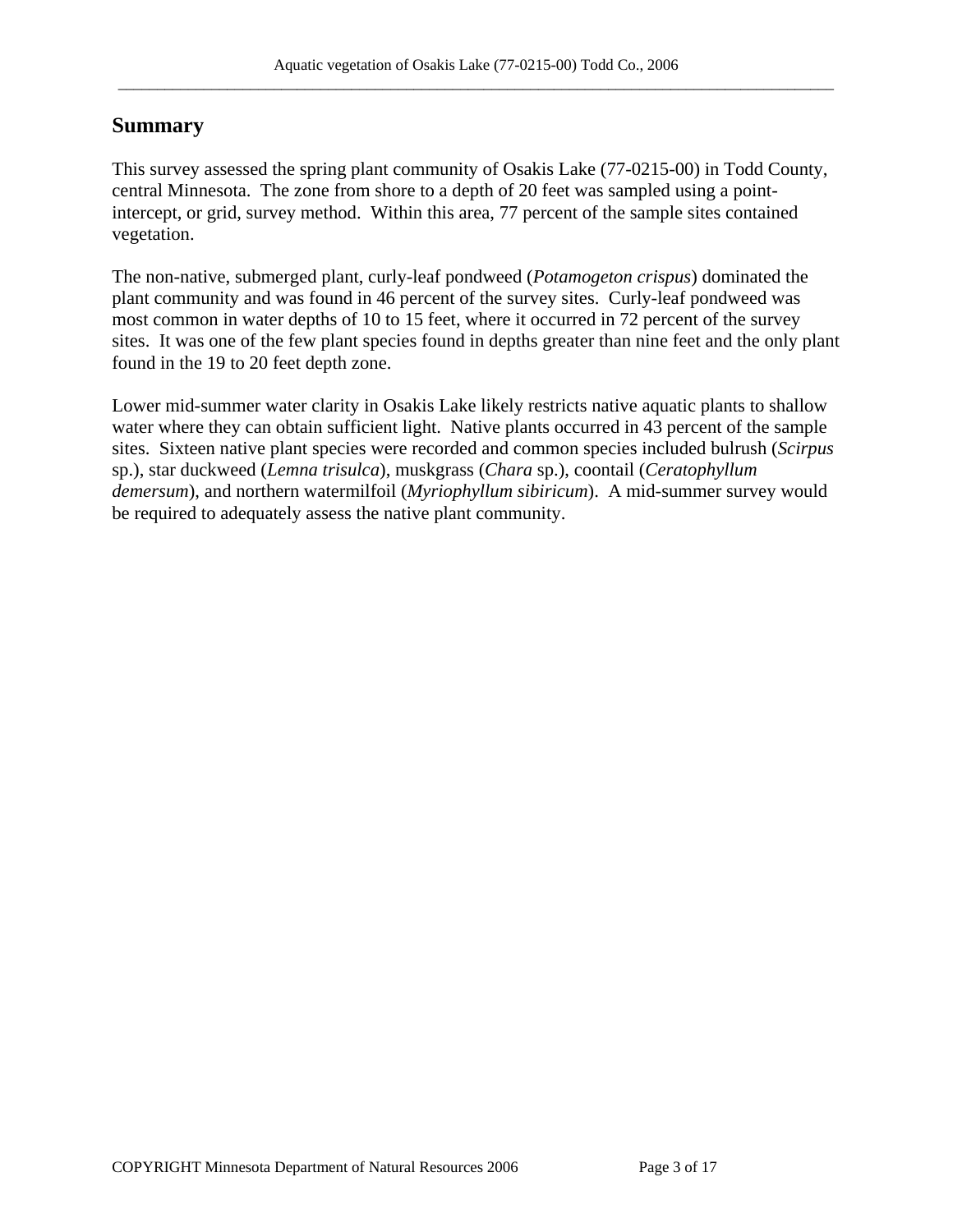# **Introduction**

Osakis Lake (DOW 77-0215-00) is located in central Minnesota, along the border of Todd and Douglas Counties. The lake occurs within the ecological region called the [Eastern Broadleaf Forest](http://www.dnr.state.mn.us/ecs/222/index.html), which is the transition zone between the prairie lands of the southwest and the forested region of the northeast (Fig. 1).

Osakis Lake is the headwaters of the Sauk River Watershed (*Click here for a detailed map:* [Sauk River Watershed.](http://www.srwdmn.org/pdf/maps/saukriverbasemap.pdf)) Flow enters Osakis Lake from several tributaries and outlets through the Sauk River, which drains the watershed to the south and east. The majority of land within this watershed has been converted to agriculture. The shoreline of Osakis Lake is heavily developed by both agricultural land and residential homes (Fig. 2).



Osakis Lake has a surface area of about 6270 acres with a main, oval shaped basin and an elongated bay at its northeast end (Fig 2). The lake has a maximum depth of about 70 feet and approximately 54 percent of the basin is less than 15 feet in depth. Public boat launches occur at the south, west and northeast shores.

A 1993 water quality study found that Osakis Lake had higher nutrient levels and lower water clarity than other lakes in central Minnesota and a watershed management project was implemented to improve lake water quality (Anon. 2004). Water quality appeared to have improved by 1998 (Anon. 2004) but the lake continues to experience periodic summer algal blooms. Between 1998 and 2004, mean summer water clarity, as measured by Secchi disc reading, ranged from 4.8 feet to 9.9 feet, with a mean of 7.4 feet (MPCA 2006).

Historical surveys of Osakis Lake recorded extensive bulrush (*Scirpus*) stands in the southern basin and submerged vegetation scattered around the basin to a depth of about 15 feet in 1981 and to 12 feet in 1994. Common submerged species included coontail (*Ceratophyllum demersum*), wild celery (*Vallisneria americana*), muskgrass (*Chara* sp.), sago pondweed (*Stuckenia pectinata*), clasping-leaf pondweed (*Potamogeton richardonsii*), and water milfoil (*Myriophyllum* sp.) (MnDNR Fisheries Lake Files).

The non-native submerged plant, curly-leaf pondweed (*Potamogeton crispus*) occurs in Osakis Lake. Within the Sauk RiverWatershed, curly-leaf pondweed has been documented in at least 47% of the lakes that are 100 acres or more in size (compiled by D. Perleberg using data available from MnDNR Invasive Species Program).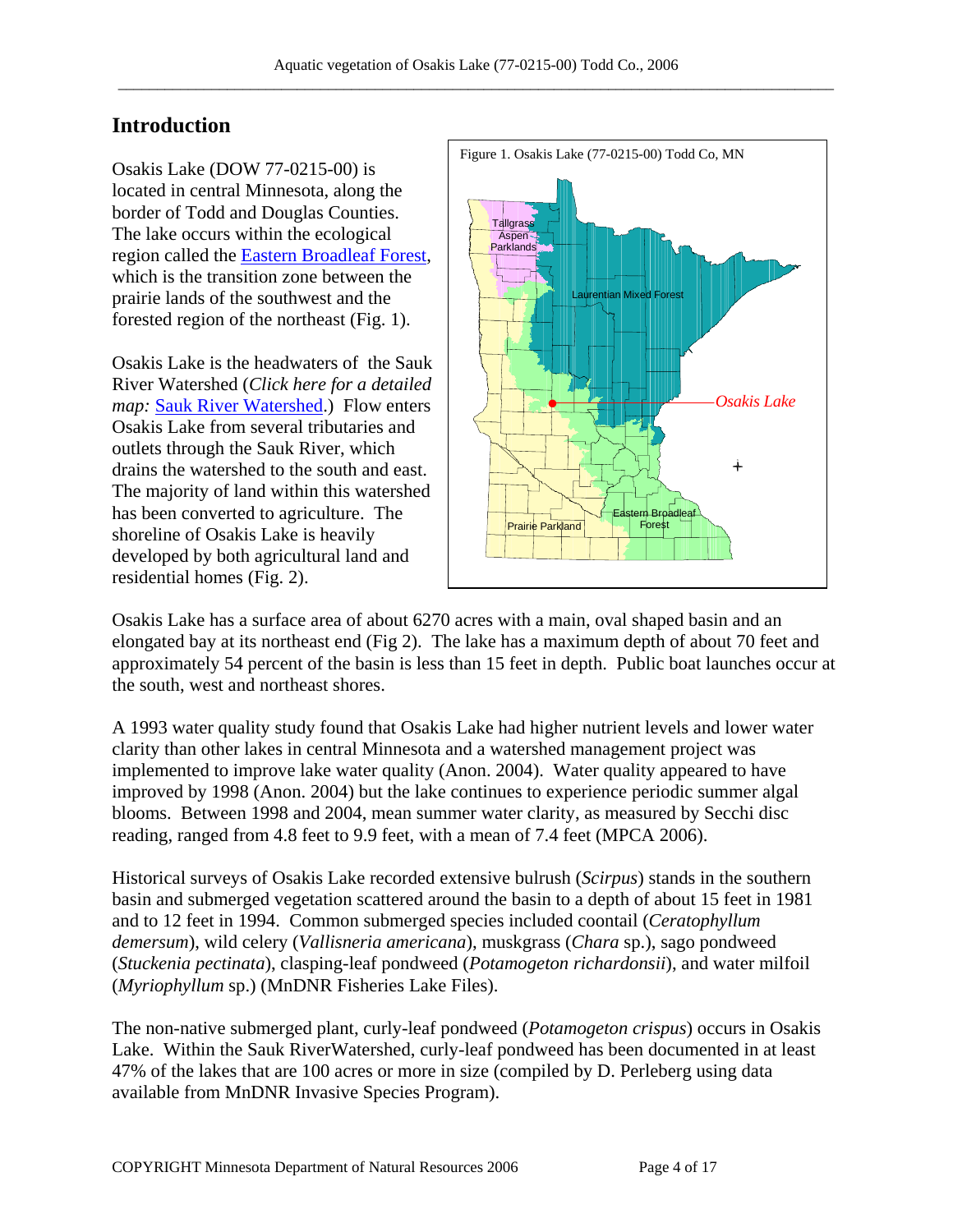

#### **Vegetation Survey Objectives**

The purpose of this vegetation survey was to describe the 2006 population of the non-native species, curly-leaf pondweed in Osakis Lake. Information on native vegetation was also recorded but most native plants do not reach maturity until mid to late summer. Specific objectives of this spring survey include:

- 1) Estimate the maximum depth of rooted vegetation
- 2) Estimate the percent of the lake occupied by rooted vegetation
- 3) Record the aquatic plant species that occur in the lake
- 4) Estimate frequencies of occurrence of individual species
- 5) Develop distribution maps for the common species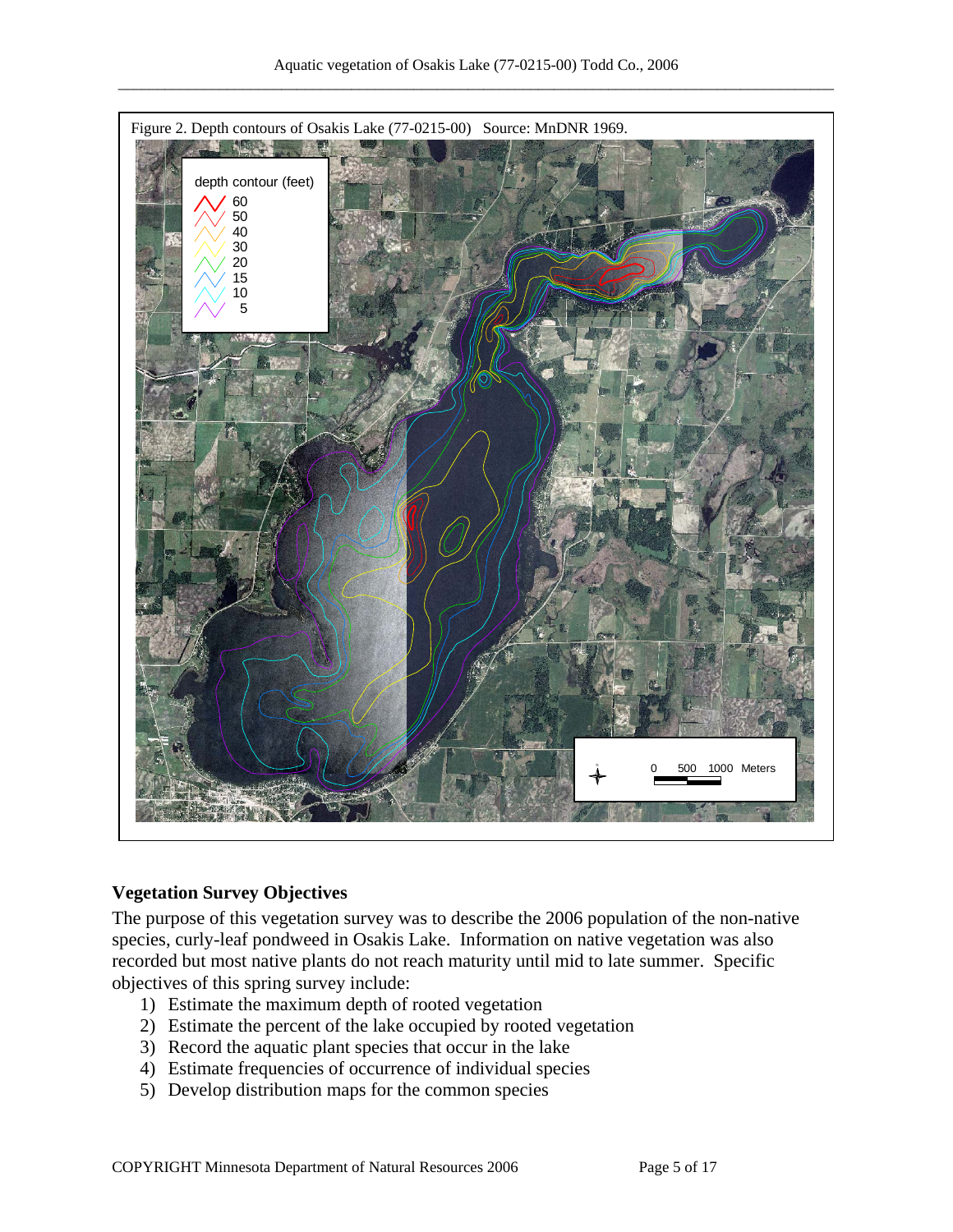# **Methods**

A Point-Intercept vegetation survey of Osakis Lake was conducted on May 23, 24, 26, 31 and June 1, 7, 12, 2006. The surveys followed the methods described by Madsen (1999). Surveys included two survey crews, each consisting of one boat and two to three surveyors.

Survey waypoints were created and downloaded into a Global Positioning System (GPS) receiver. Survey points were spaced 100 meters apart on Osakis Lake. In the field, surveyors sampled all survey points between shore and 20 feet for a total of 1601 sample sites (Fig. 3).

The GPS unit was used to navigate the boat to each sample point. One side of the boat was designated as the sampling area. At each site, water depth was recorded in one foot increments using a measured stick in water depths less than eight feet and an electronic depth finder in water

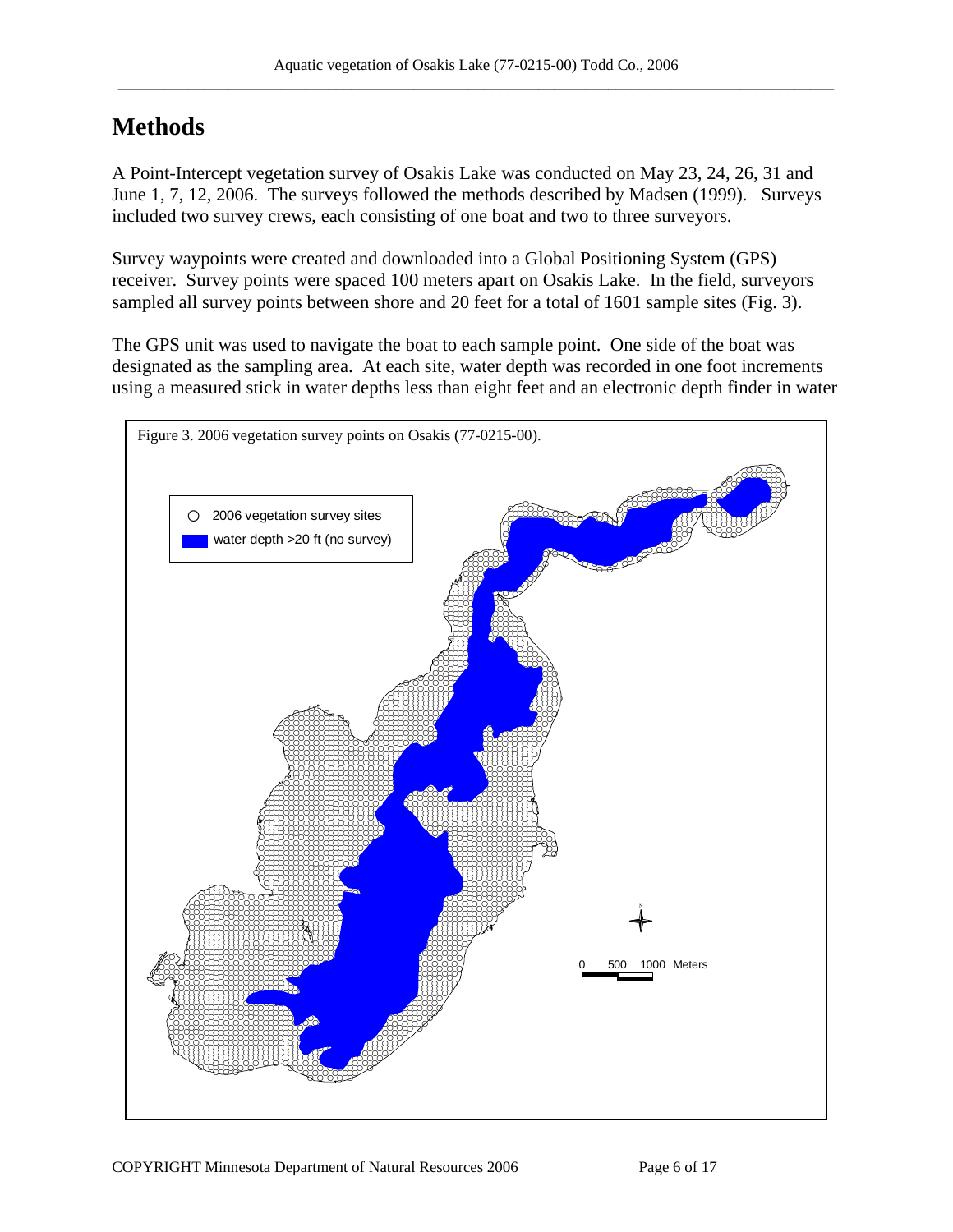depths greater than eight feet. The surveyors recorded all plant species found within a one meter squared sample site at the pre-designated side of the boat. A double-headed, weighted garden rake, attached to a rope was used to survey vegetation not visible from the surface (Fig. 4).

Nomenclature followed Crow and Hellquist (2000). Voucher specimens were collected for most plant species and are stored at the MnDNR in Brainerd. Data were

![](_page_6_Picture_3.jpeg)

entered into a Microsoft Access database and frequency of occurrence was calculated for each species as the number of sites in which a species occurred divided by the total number of sample sites.

## *Example:*

In Osakis Lake there were 1601 samples sites in the zone from shore to the 20 feet depth. Curly-leaf pondweed occurred in 741 of those sites.

Frequency of curly-leaf pondweed in the shore to 20 feet depth zone of Osakis Lake  $= 741/1601$  (\*100)  $= 46\%$ 

Frequency was calculated for the entire area from shore to 20 feet and sampling points were also grouped by water depth and separated into seven depth zones for analysis (Table 1).

| Table 1. Sampling effort by water depth zone<br>Osakis Lake (77-0215-00). |           |
|---------------------------------------------------------------------------|-----------|
| Depth interval in                                                         | Number of |

| Depth interval in | Number of     |
|-------------------|---------------|
| feet              | sample points |
| $0$ to $3$        | 165           |
| 4 to 6            | 308           |
| $7$ to $9$        | 460           |
| 10 to 12          | 313           |
| 13 to 15          | 214           |
| 16 to 18          | 104           |
| 19 to 20          | 37            |
| Total number of   | 1601          |
| sample points     |               |

# Results

## **Distribution and plants with water depth**

Aquatic plants were found to a maximum depth of 20 feet (the maximum depth sampled) in Osakis Lake and 77 percent of the sample sites within that depth interval contained vegetation. Plant abundance was greatest from shore to a water depth of 15 feet depth; in depths greater than 15 feet, only 40 percent of sites were vegetated (Fig. 5).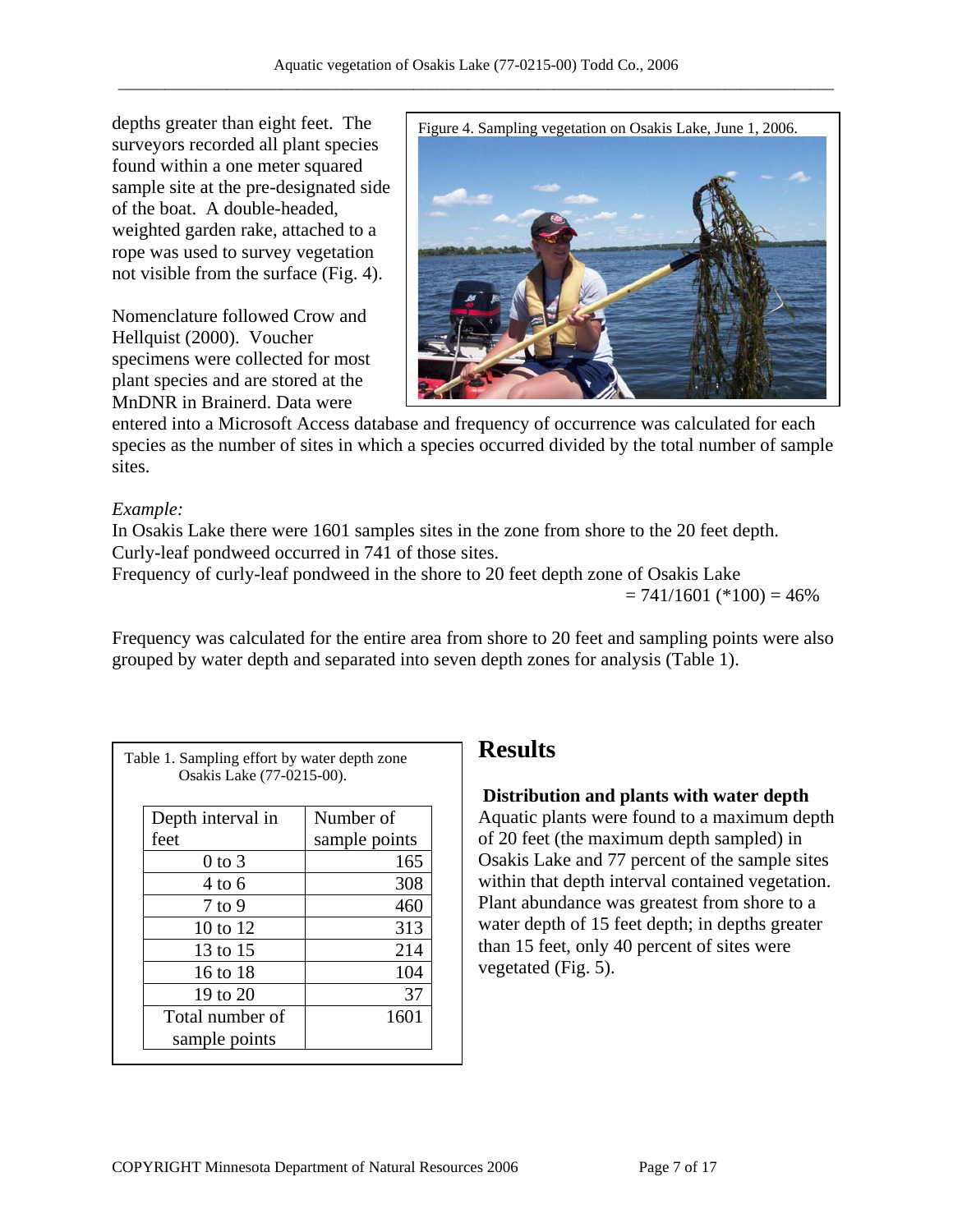![](_page_7_Figure_1.jpeg)

### **Number and types of plant species recorded**

Curly-leaf pondweed, (*Potamogeton crispus*), a non-native, submerged aquatic plant species was documented in Osakis Lake. A total of 16 native aquatic plant species were also recorded including 12 [submerged,](http://www.dnr.state.mn.us/shorelandmgmt/apg/wheregrow.html) two [free-floating,](http://www.dnr.state.mn.us/shorelandmgmt/apg/wheregrow.html) and two [emergent](http://www.dnr.state.mn.us/shorelandmgmt/apg/wheregrow.html) plants (Table 2). Emergent species and most submerged species were restricted to water depths less than ten feet (Fig. 6). Curly-leaf pondweed was the only species found in depths greater than 18 feet.

![](_page_7_Figure_4.jpeg)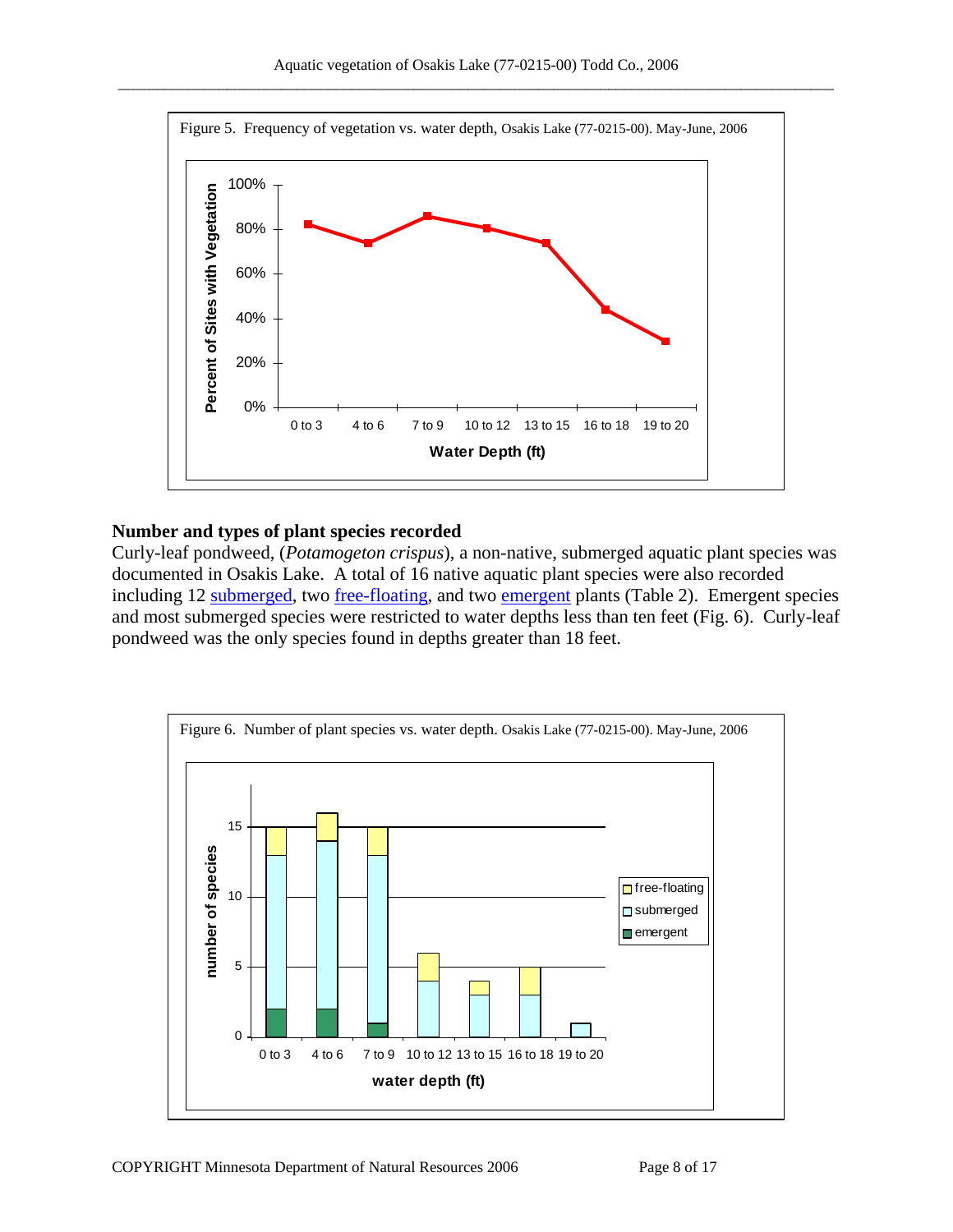|                 |                            | Frequency calculated for zone from shore to 20 feet depth<br>Frequency = percent of sites in which species occurred |                |
|-----------------|----------------------------|---------------------------------------------------------------------------------------------------------------------|----------------|
|                 | Common name                | Scientific name                                                                                                     | 2006 %         |
|                 | <b>Curly Leaf Pondweed</b> | Potamogeton crispus                                                                                                 | 46             |
|                 | <b>Muskgrass</b>           | Chara sp.                                                                                                           | 11             |
|                 | Northern watermilfoil      | Myriophyllum sibiricum                                                                                              | 7              |
|                 | Coontail                   | Ceratophyllum demersum                                                                                              | 7              |
|                 | Flatstem pondweed          | Potamogeton zosteriformis                                                                                           | $\overline{2}$ |
|                 | Whitestem pondweed         | Potamogeton praelongus                                                                                              | 1              |
| Submerged       | Clasping-leaf pondweed     | Potamogeton richardsonii                                                                                            | 1              |
|                 | Narrowleaf pondweed        | Potamogeton sp.                                                                                                     | 1              |
|                 | Sago pondweed              | Stuckenia pectinata                                                                                                 | 1              |
|                 | Water stargrass            | Heteranthera dubia                                                                                                  | 1              |
|                 | Bushy pondweed             | Najas flexilis                                                                                                      | 1              |
|                 | Wild Celery                | Vallisneria americana                                                                                               | $\leq$ 1       |
|                 | Canada waterweed           | Elodea canadensis                                                                                                   | $\leq$ 1       |
| Free-           | <b>Star Duckweed</b>       | Lemna trisulca                                                                                                      | 18             |
| floating        | Stonewort                  | Nitella sp.                                                                                                         | 5              |
|                 | <b>Bulrush</b>             | Scirpus sp.                                                                                                         | 9              |
| <b>Emergent</b> | Cattail                    | Typha sp.                                                                                                           | 1              |
|                 | Total number of species    | 17                                                                                                                  |                |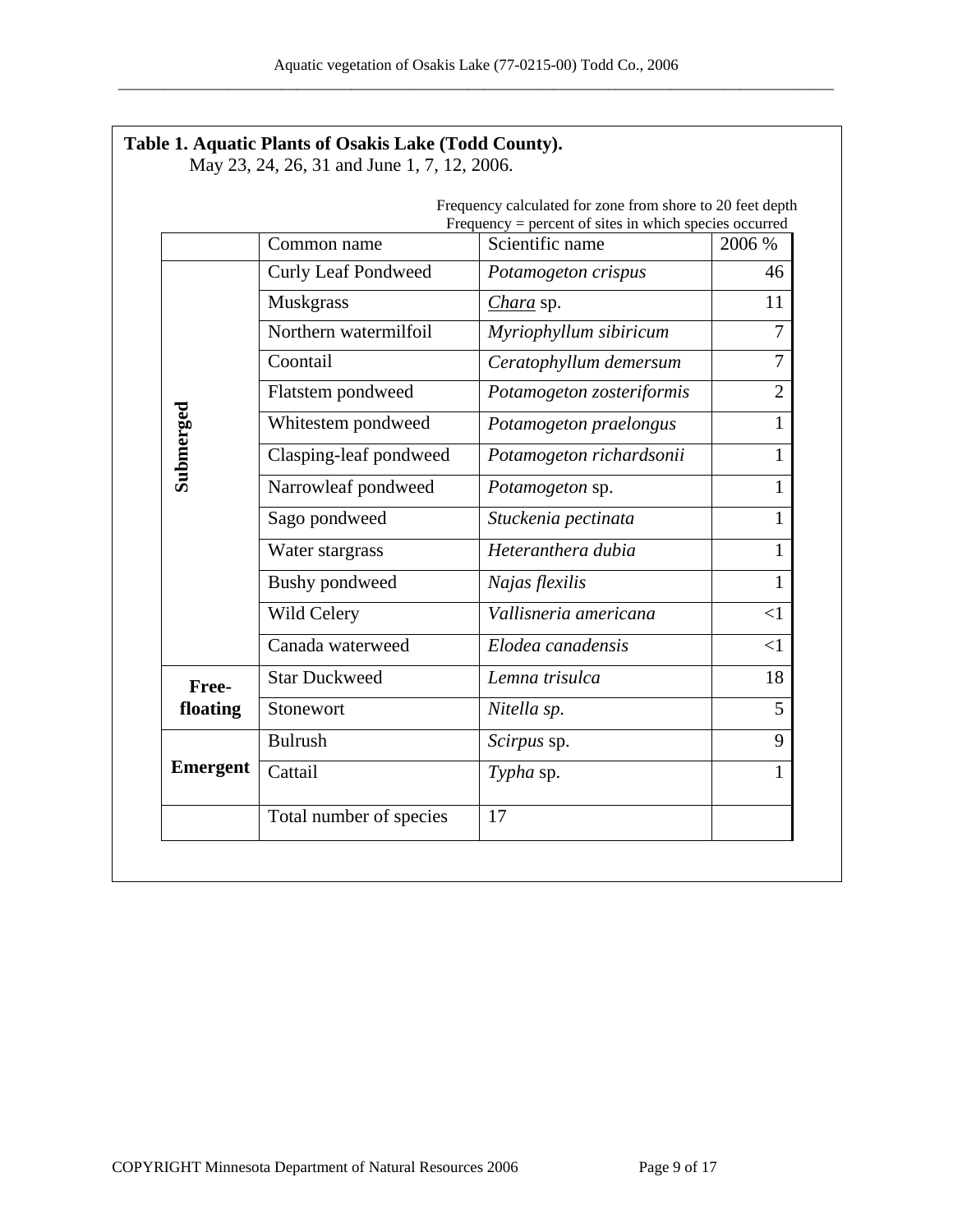### **Curly-leaf pondweed in Osakis Lake**

[Curly-leaf pondweed](http://www.dnr.state.mn.us/aquatic_plants/submerged_plants/curlyleaf_pondweed.html) (*Potamogeton crispus*) was the most abundant species in Osakis Lake and occurred in 46 percent of the sample sites (Table 1). Curly-leaf pondweed is a submerged plant that is named for its wavy leaf margins (Fig. 7). It grows below the water surface but may reach the water surface at certain depths and create dense mats. It may also form flowers that extend above the water surface.

Curly-leaf pondweed is a not native to Minnesota but has been present in the state since at least 1910 (Moyle) and Hotchkiss 1945) and is now found in at least 700 Minnesota lakes (Invasive Species Program 2005). Like many native submerged plants, it is perennial (regrowing from rootstalk each season) but it has a unique life cycle that may provide a competitive advantage over native species. Curly-leaf pondweed is Figure 7. Curly-leaf plant in Osakis Lake (77-0215-00), May 26, 2006

![](_page_9_Picture_5.jpeg)

actually dormant during late summer and begins new growth in early fall (Fig. 8). Winter foliage is produced and continues to grow under ice (Wehrmeister and Stuckey, 1978). Curly-leaf reaches its maximum growth in May and June, when water temperatures are still too low for most native plant growth. In late spring and early summer, curly-leaf plants form structures called "turions" which are hardened stem tips that break off and fall to the substrate (Fig. 8). Turions remain dormant through the summer and germinate into new plants in early fall (Catling and Dobson, 1985). During its peak growth in spring, curly-leaf may reach the water surface at certain depths and create dense mats.

![](_page_9_Figure_7.jpeg)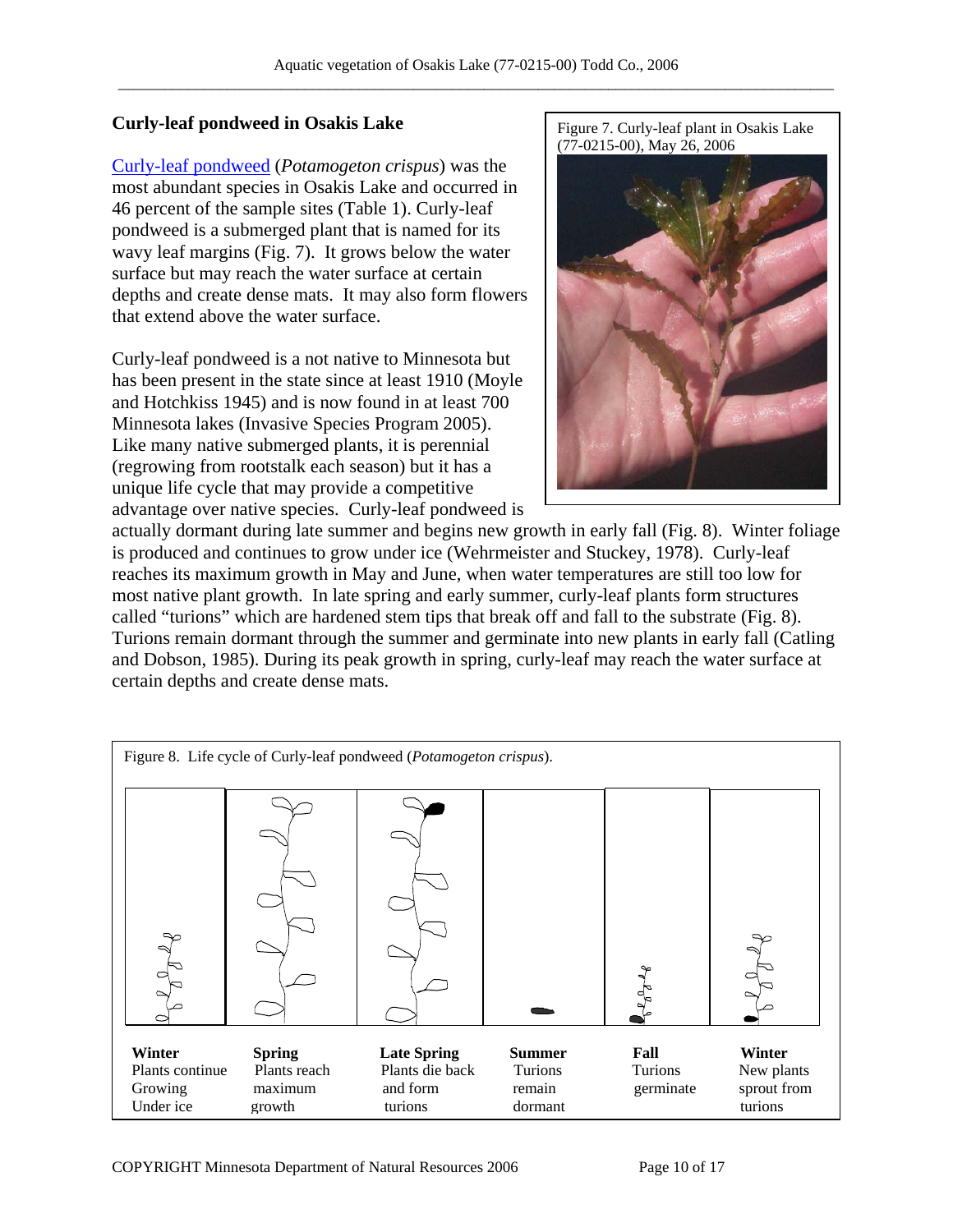During the spring of 2006, curly-leaf pondweed occurred at all depth sampled in Osakis Lake, but it dominated the plant community in water depths from seven to 20 feet (Fig. 9). In depths less than seven feet, curly-leaf occurred in less than 20 percent of the sample sites and it reached it's maximum frequency in the 10 to 15 feet water depth, where it occurred in 72 percent of the sample sites (Fig. 9).

![](_page_10_Figure_2.jpeg)

The southwest and west-central ends of Osakis Lake have extensive areas within the seven to 20 feet water depth range and curly-leaf was well distributed in those areas (Fig. 10). Curly leaf was often the only species found in depth greater than 13 feet (Fig. 9) and 34 percent of all survey sites contained only curly-leaf pondweed (Fig. 10).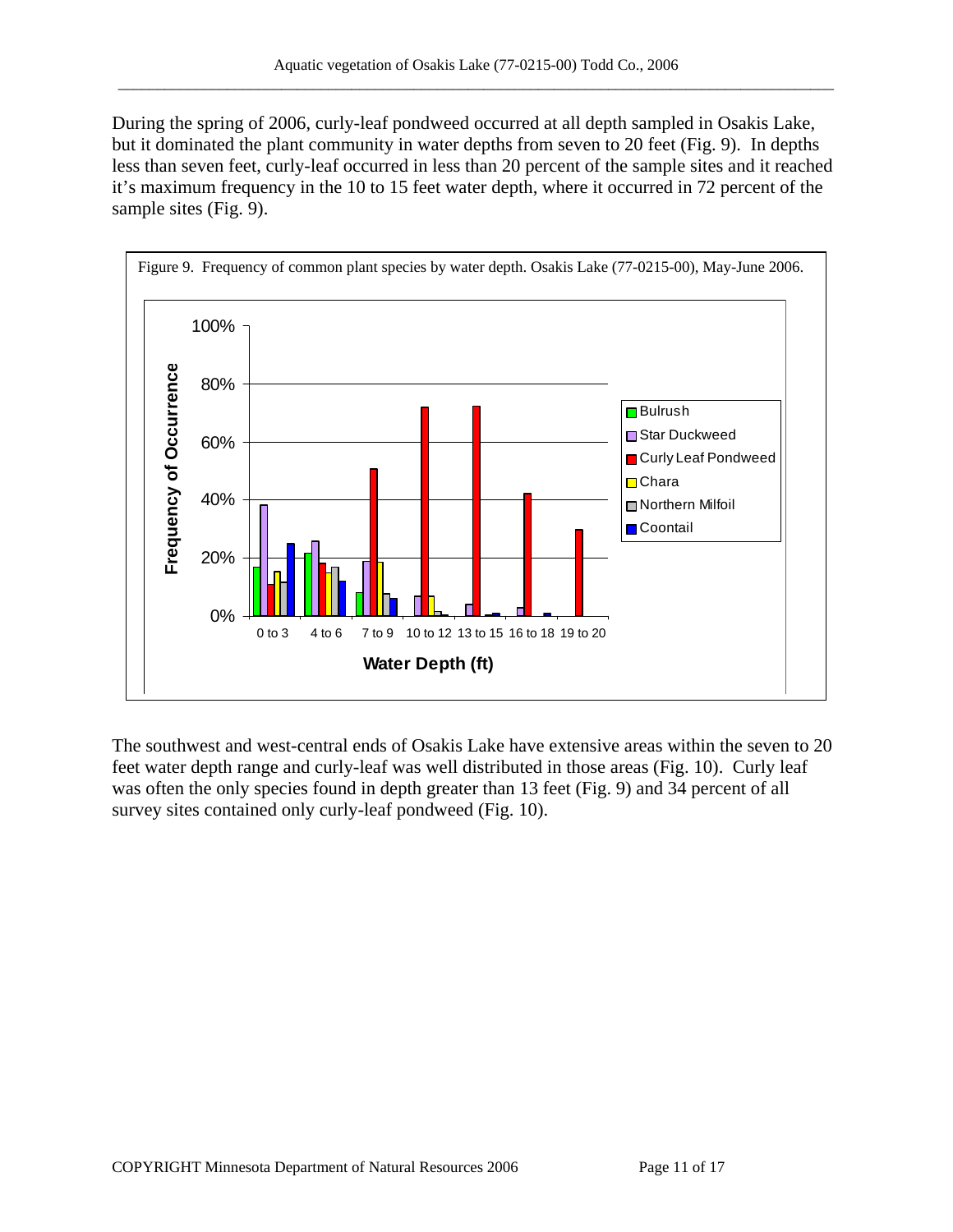![](_page_11_Figure_1.jpeg)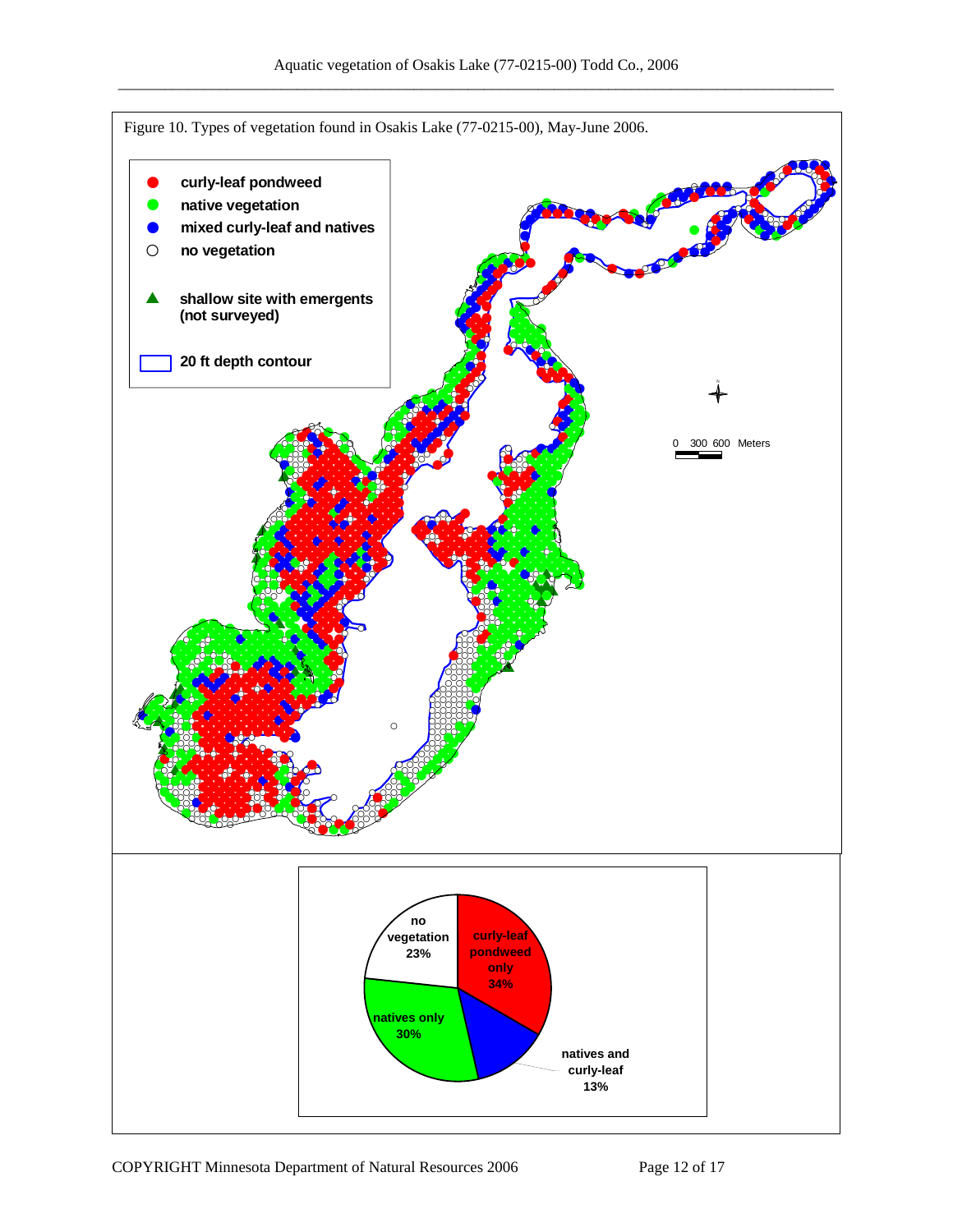#### **Native vegetation in Osakis Lake**

Native vegetation was found in 43 percent of the sample sites but was primarily restricted to water depths less than 10 feet (Fig. 8). Areas dominated by native vegetation included the eastern shore and southwestern shores (Fig. 9). It is important to remember that this survey aimed to estimate the abundance and distribution of curly-leaf pondweed. For an accurate assessment of the native plant community, a mid-summer survey would be required. During an August, 2006 fisheries survey, DNR staff noted extensive stands of [wild celery](http://www.dnr.state.mn.us/aquatic_plants/submerged_plants/wild_celery.html) (*Vallisneria americana*).

[Bulrush](http://www.dnr.state.mn.us/aquatic_plants/emergent_plants/bulrushes.html) (*Scirpus* sp.) formed extensive beds along the western and east-central shores of Osakis Lake (Fig. 11). Although it was found in only nine percent of the sample sites (Table 2) bulrush is one of the more common species in the lake. It occurred at numerous sites that were too shallow to sample and its actual abundance in the lake is greater than what is recorded by this survey method.

[Star duckweed](http://www.dnr.state.mn.us/aquatic_plants/floatingleaf_plants/duckweeds.html) (*Lemna trisulca*) was the most common native species found in sample sites and occurred in 18 percent of the sites (Table 2). It is a free-floating species that is often found submerged but not anchored to the lake bottom and it can drift with water currents. It was one of the few native species found in depths of ten feet and greater, but was most common from shore to a depth of six feet (Fig. 9) and was widely distributed around the lake (Fig. 11).

[Muskgrass](http://www.dnr.state.mn.us/aquatic_plants/algae/chara.html) (*Chara* sp.) occurred in 11 percent of the sample sites (Table 2) and was only found in depths of 12 feet and less (Fig. 9). Muskgrass is a submerged, macroscopic algae that is common in many hardwater Minnesota lakes. It is named for its characteristic musky odor. Because this species does not form true stems, it is a low-growing plant, often found entirely beneath the water surface where it may form low "carpets" on the lake bottom. Muskgrass is adapted to variety of substrates and is often the first species to invade open areas of lake bottom where it can act as a sediment stabilizer. In Osakis Lake, muskgrass was often found at sandy sites where curly-leaf pondweed did not occur (Fig. 11).

[Coontail](http://www.dnr.state.mn.us/aquatic_plants/submerged_plants/coontail.html) (*Ceratophyllum demersum*) was present in seven percent of the sample sites (Table 2) and most common in depths less than 10 feet (Fig. 9). This perennial grows entirely submerged and is adapted to a broad range of lake conditions, including turbid water. It is often found growing in deeper water than other native species because it is more tolerant of low light conditions. In Osakis Lake, coontail was one of the few native species found in depths greater than 10 feet but it was only found in a few of these deeper water sites. Coontail was most often found in protected bays of Osakis Lake (Fig. 11)

[Northern watermilfoil](http://www.dnr.state.mn.us/aquatic_plants/submerged_plants/northern_watermilfoil.html) (*Myriophyllum sibiricum*) occurred in seven percent of the sample sites (Table 2) and was most common in depths of six feet and less (Fig. 9). It was found in the northeast bay, the southwest end of the lake, and scattered along other shores (Fig. 11). This perennial submerged species prefers soft substrates and is not tolerant of turbidity.

All other native species were present in less than six percent of the sample sites (Table 2).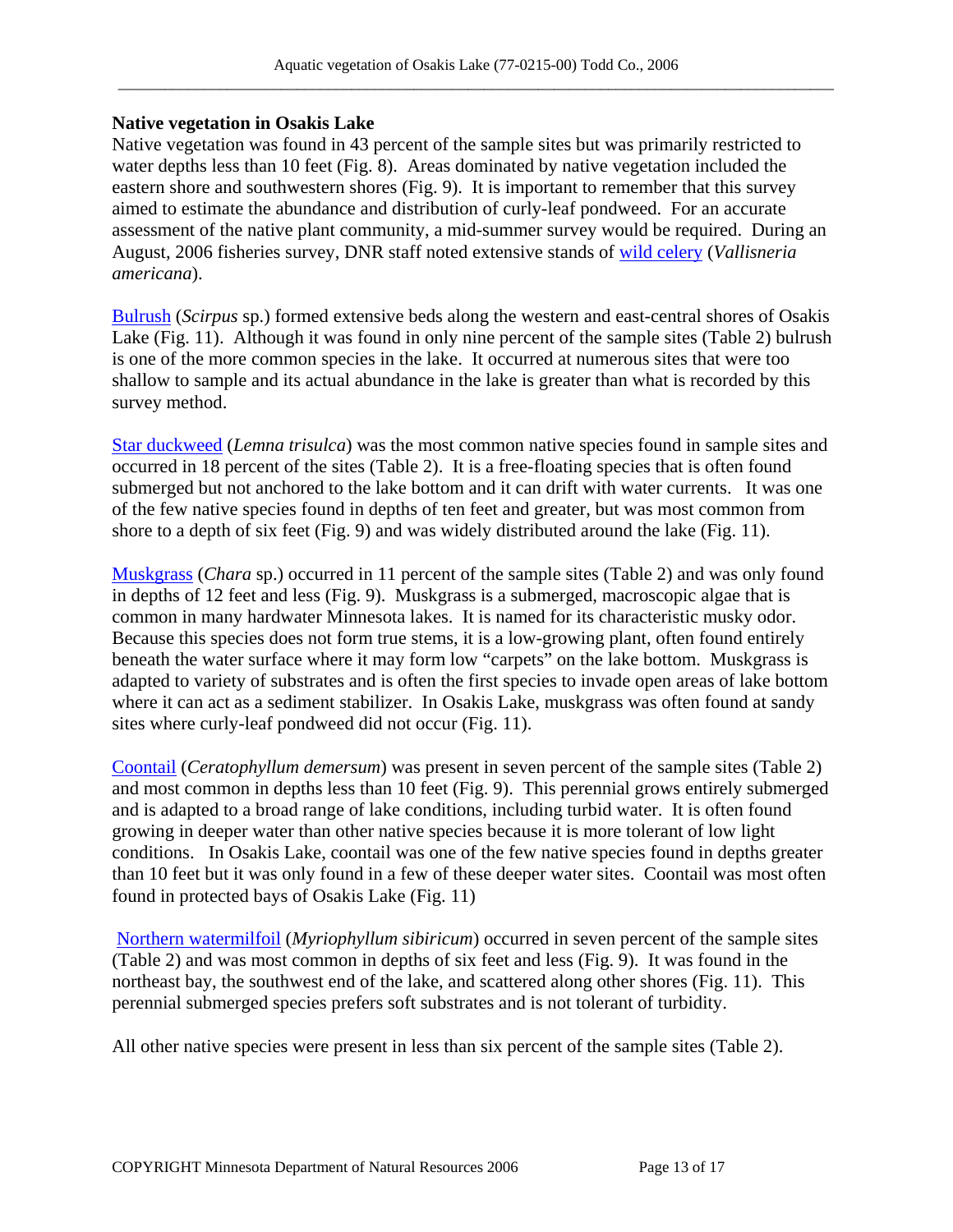![](_page_13_Figure_1.jpeg)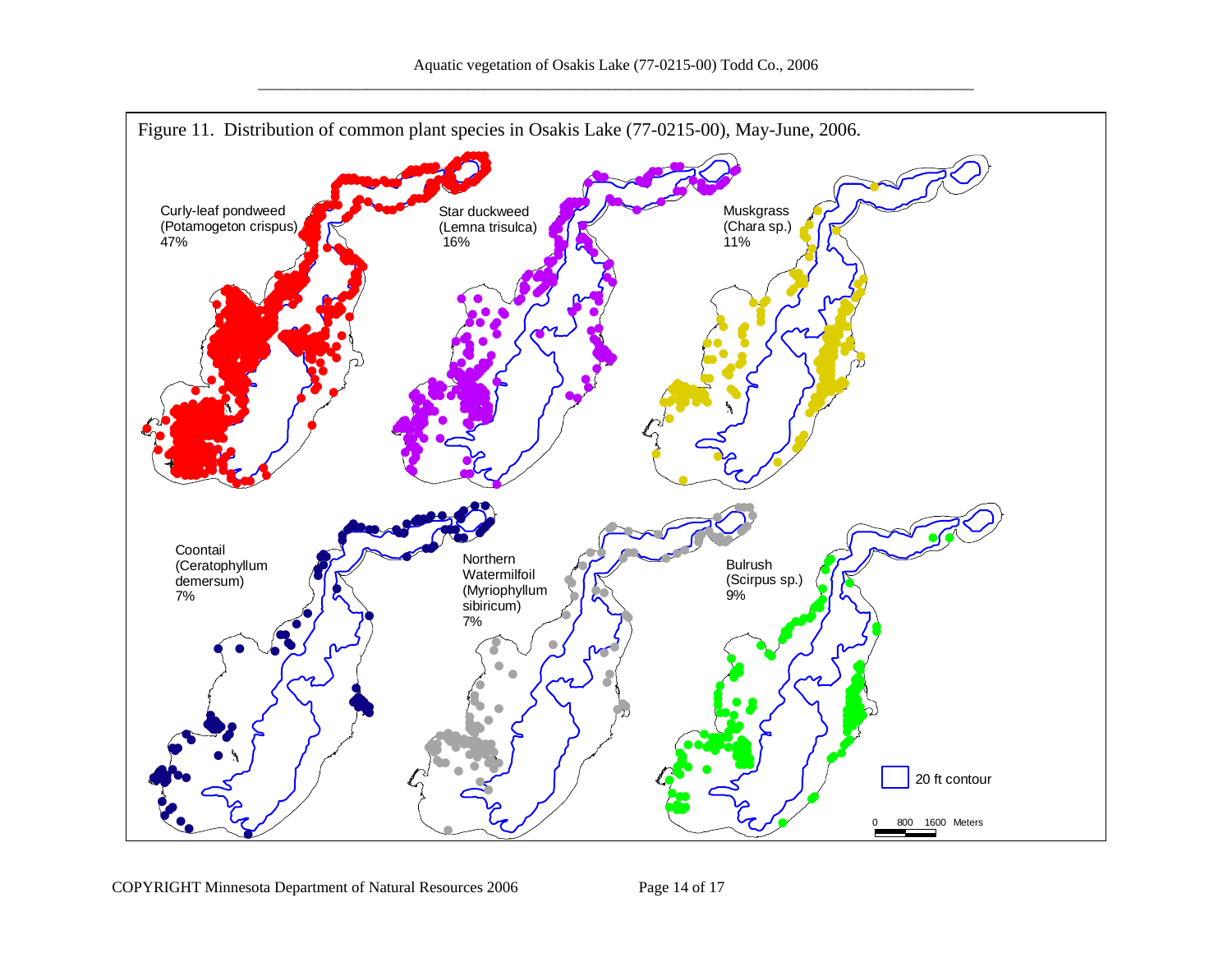# **Discussion**

Curly-leaf pondweed is probably not a recent invader in Osakis Lakes. It has been present in Minnesota for at least 100 years and common in central Minnesota lakes for at least the past 20 years. It is difficult to know when it first invaded Osakis Lake because historical plant surveys were conducted in mid to late summer, after curly-leaf would have already died. Spring water clarity in Osakis Lake has reportedly increased in the past few years (possibly due to watershed management improvements and/or lack of snow cover) and that may have allowed an increase in curly-leaf pondweed growth.

Rooted aquatic plants are generally restricted to water depths where they can obtain sufficient sunlight for growth. As a general rule, native plants may grow to a depth of about twice the midsummer Secchi Disc reading. In Osakis Lake, plants would not be expected to grow beyond a depth of 15 feet. Curly-leaf pondweed, however, can take advantage of relatively clear water in the spring before native species are present, and it therefore is found growing in deeper water. As curly-leaf dies back in early summer, water clarity may further decline as the dying curly-leaf releases nutrients that may result in increased algal growth.

All vegetation, native and non-native can benefit a lake by providing habitat for fish and invertebrates, buffering the shorelines from wave action, stabilizing sediments and utilizing nutrients that would otherwise be available for algae. Native vegetation can be of greater value because it has coevolved with the native fish and wildlife species that utilize the lake. (Click here for more information on: [value of aquatic plants \)](http://www.dnr.state.mn.us/shorelandmgmt/apg/value.html).

Curly-leaf pondweed has the potential to cause recreational problems on lakes, particularly if it forms extensive surface mats that interfere with boat use. These problems are temporary because the plant typically dies back by early July. Longer-term ecological problems may occur if extensive stands of curly-leaf form annually and contribute significant nutrient loads to the lake. For more information on management of curly-leaf pondweed see page 51 in this report: [MnDNR Invasive Species Annual Report](http://files.dnr.state.mn.us/ecological_services/invasives/annualreport.pdf)

### **Monitoring changes in aquatic plant community**

The types and amounts of aquatic vegetation that occur within a lake are influenced by a variety of factors including water clarity and water chemistry. Monitoring change in the aquatic plant community can be helpful in determining whether changes in the lake water quality are occurring and for estimating the quality of vegetation habitat available for fish and wildlife communities. Data from the 2006 vegetation survey can also be used to monitor annual changes in curly-leaf pondweed plant species composition. Again, a mid-summer survey would be helpful to monitor change in the native plant community.

In general, factors that may lead to change in native and non-native aquatic plant communities include:

• Change in water clarity

If water clarity in Osakis Lake increases, submerged vegetation is expected to expand in distribution and grow at greater water depths.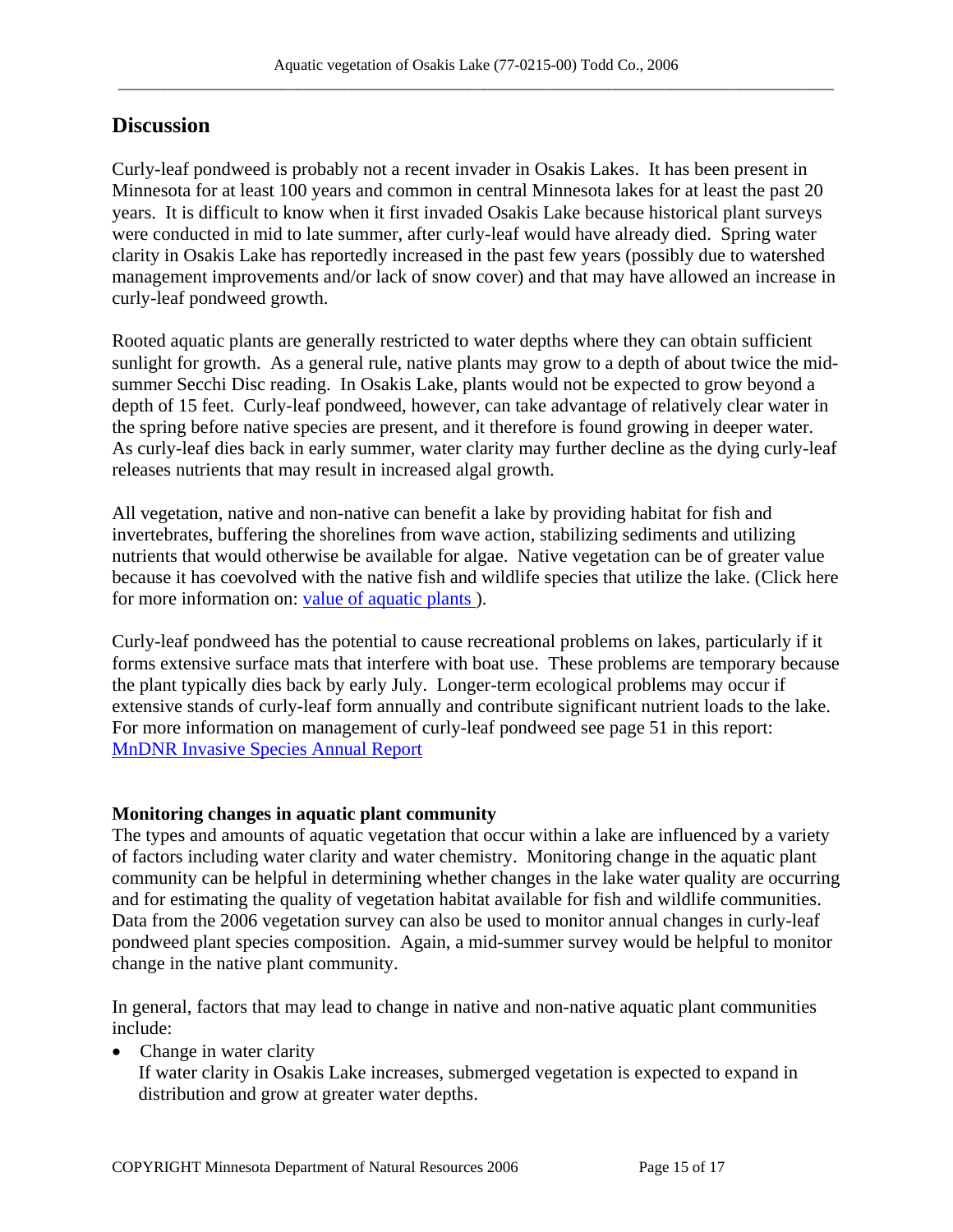• Snow and ice cover

Curly-leaf pondweed, in particular, may fluctuate in abundance in response to snow cover. Many native submerged plants also have the ability to grow under the ice, especially if there is little snow cover and sunlight reaches the lake bottom. In years following low snow cover, and/or a reduced ice-over period, curly-leaf and some native submerged plants may increase in abundance.

- Water temperatures / length of growing season In years with cool spring temperatures, submerged plants may be less abundant than in years with early springs and prolonged warm summer days.
- Natural fluctuation in plant species. Many submerged plants are perennial and regrow in similar locations each year. However, a few species such as bushy pondweed (*Najas flexilis*) are annuals and are dependant on the previous years seed set for regeneration.
- Aquatic plant management activities

Humans can impact aquatic plant communities directly by destroying vegetation with herbicide or by mechanical means. For information on the laws pertaining to aquatic plant management: [MnDNR APM Program.](http://www.dnr.state.mn.us/ecological_services/apm/index.html) Motorboat activity in vegetated areas can be particularly harmful for species such as bulrush. Shoreline and watershed development can also indirectly influence aquatic plant growth if it results in changes to the overall water quality and clarity. Herbicide and mechanical control of aquatic plants can directly impact the aquatic plant community. Monitoring these control activities can help insure that nontarget species are not negatively impacted.